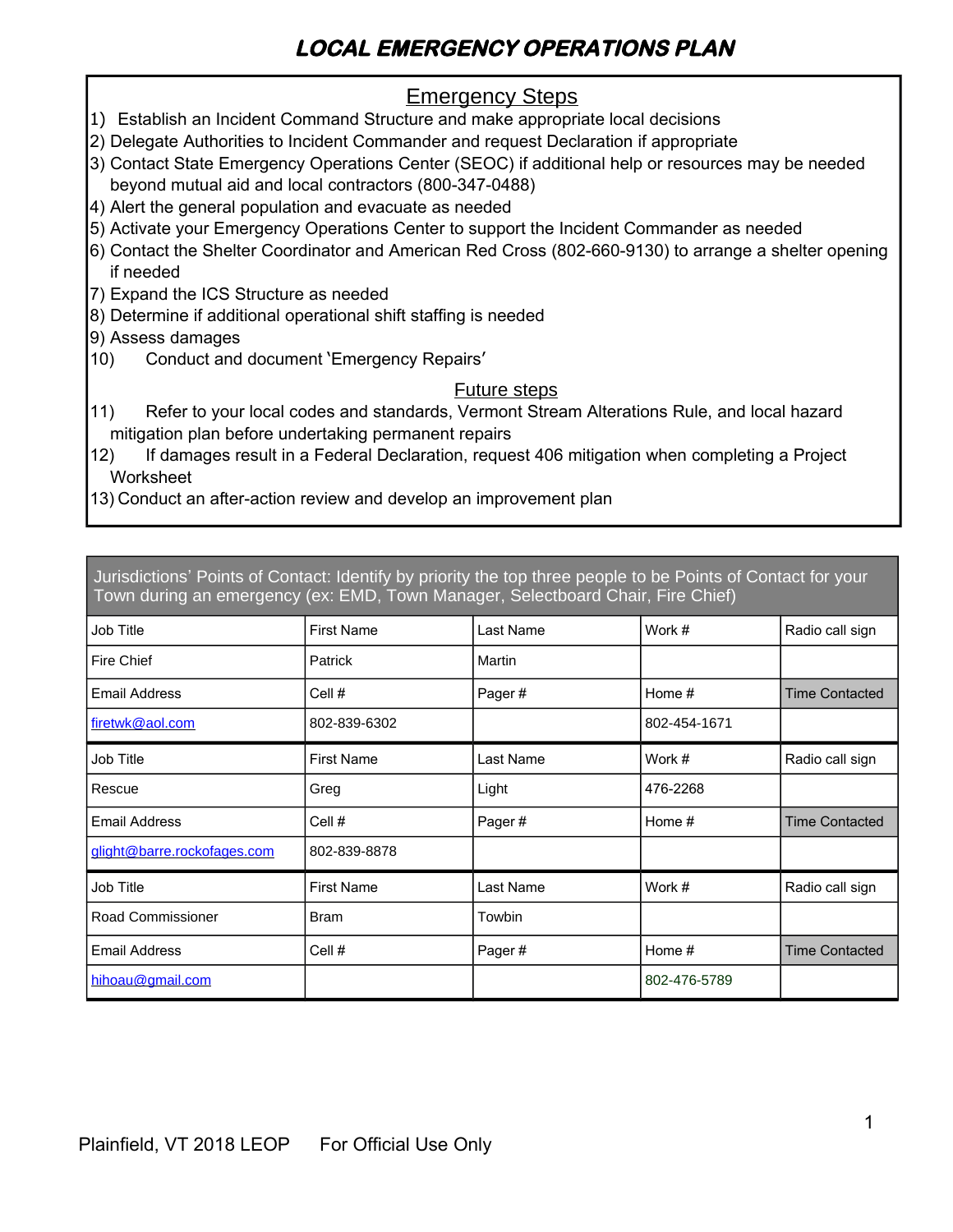| County:                                                                                                                                                                                                                                                                                                           | Washington                       |                                       |  | Date LEOP adopted: 05/14/2018<br>Adopted as amended 06/11/2018                                                   |  |
|-------------------------------------------------------------------------------------------------------------------------------------------------------------------------------------------------------------------------------------------------------------------------------------------------------------------|----------------------------------|---------------------------------------|--|------------------------------------------------------------------------------------------------------------------|--|
| Name of town EMD/C:                                                                                                                                                                                                                                                                                               |                                  | <b>Select Board</b>                   |  | Date NIMS adopted: 9/24/2012                                                                                     |  |
| I, a select board member, town/city/village manager, or mayor, certify that this Local Emergency Opera-<br>tions Plan has been adopted (certifying individual must have taken, at minimum, ICS 402 or ICS 100 training):<br>(ICS 401 training, 2017 and 4/19/2018)<br><b>Sasha Thayer, Plainfield Selectboard</b> |                                  |                                       |  |                                                                                                                  |  |
|                                                                                                                                                                                                                                                                                                                   | (ICS 402 certification attached) |                                       |  |                                                                                                                  |  |
| <b>Physical Municipal Address:</b>                                                                                                                                                                                                                                                                                |                                  | 149 Main Street, Plainfield, VT 05667 |  |                                                                                                                  |  |
| Telephone: 802-454-8461                                                                                                                                                                                                                                                                                           |                                  | Fax: 802-454-8467                     |  | E-mail: PlainfieldTC@gmail.com<br>selectboard11@gmail.com                                                        |  |
|                                                                                                                                                                                                                                                                                                                   | Alternate communication method:  |                                       |  | (mailing address) Town Clerk, P.O. Box 217, Plainfield, VT 05667                                                 |  |
|                                                                                                                                                                                                                                                                                                                   |                                  |                                       |  | This Local Emergency Operations Plan must be adopted annually, after town meeting day, and submitted by May 1st. |  |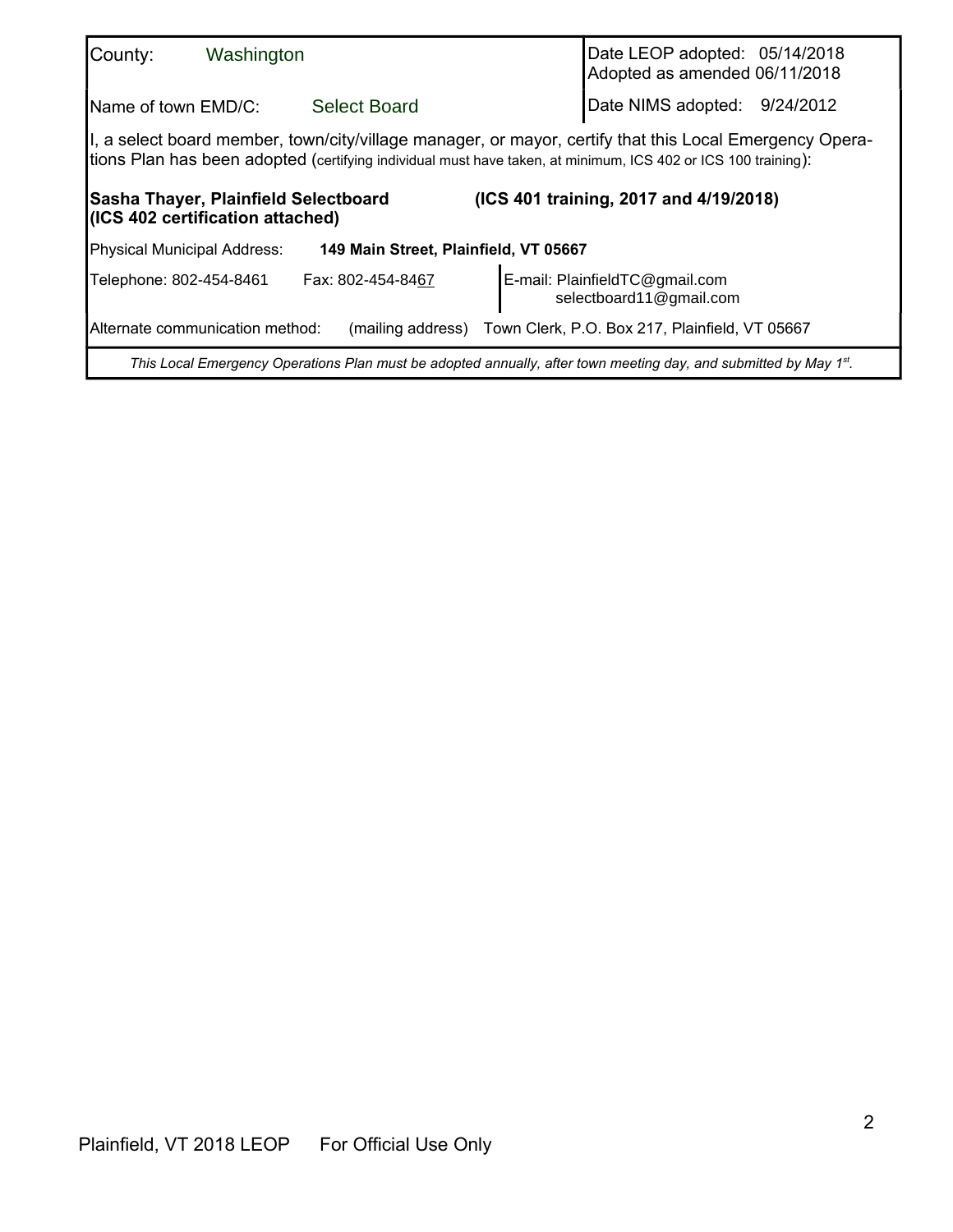#### Response and Recovery Guidelines Please use this as an aid for baseline actions that should occur in an incident.

1) Establish an Incident Command Structure and make appropriate local decisions  $\sigma$  Time a. Identify the Incident Commander b. Identify the Incident Command Post c. Start a log of actions taken (see Appendix A3- Activity Log (ICS Form 214)) d. Assess the situation (deploy assessment teams) Determine casualties Determine structure/infrastructure losses Determine resource needs Identify emergency access sites or isolated citizens e. Request additional resources (Mutual Aid) if needed. f. Secure a perimeter around affected area if needed g. Consider potential staffing needs (extended or multiple operational periods)

| Delegate Authorities to Incident Commander and request Declaration if appropri-<br>2)<br>ate                                                                                                                             | Time |
|--------------------------------------------------------------------------------------------------------------------------------------------------------------------------------------------------------------------------|------|
| Have highest ranking town official delegate authority to and meet with Incident Commander as<br>appropriate (see Appendix $D4 -$ Delegation of Authority)                                                                |      |
| If needed, the highest ranking town official should sign the Local Jurisdiction Request for Emer-<br>gency Declaration, and send to DEMHS. (see Appendix A1 - Local Jurisdiction Request for Emergency Decla-<br>ration) |      |

| <b>Contact State Emergency Operations Center if additional help or resources may</b><br>3)<br>be needed beyond mutual aid and local contractors | Time             |  |
|-------------------------------------------------------------------------------------------------------------------------------------------------|------------------|--|
| Call State Emergency Operations Center and notify that additional re-<br>sources may be needed.                                                 | l 1-800-347-0488 |  |
| If HAZMAT involved, contact HAZMAT Hotline                                                                                                      | 1-800-641-5005   |  |

| 4) Alert the general population and evacuate as needed                                                                                                                                                                                                                                               | <b>l</b> ime |
|------------------------------------------------------------------------------------------------------------------------------------------------------------------------------------------------------------------------------------------------------------------------------------------------------|--------------|
| Alert the Public (including special needs or vulnerable populations) of the hazards of the event at<br>the outset and during the event (including protective actions and evacuation information).<br>Suggested methods (siren, PA, door-to-door, town website, facebook, twitter, front porch forum) |              |
| Complete Planning Task #1 (see page 6)                                                                                                                                                                                                                                                               |              |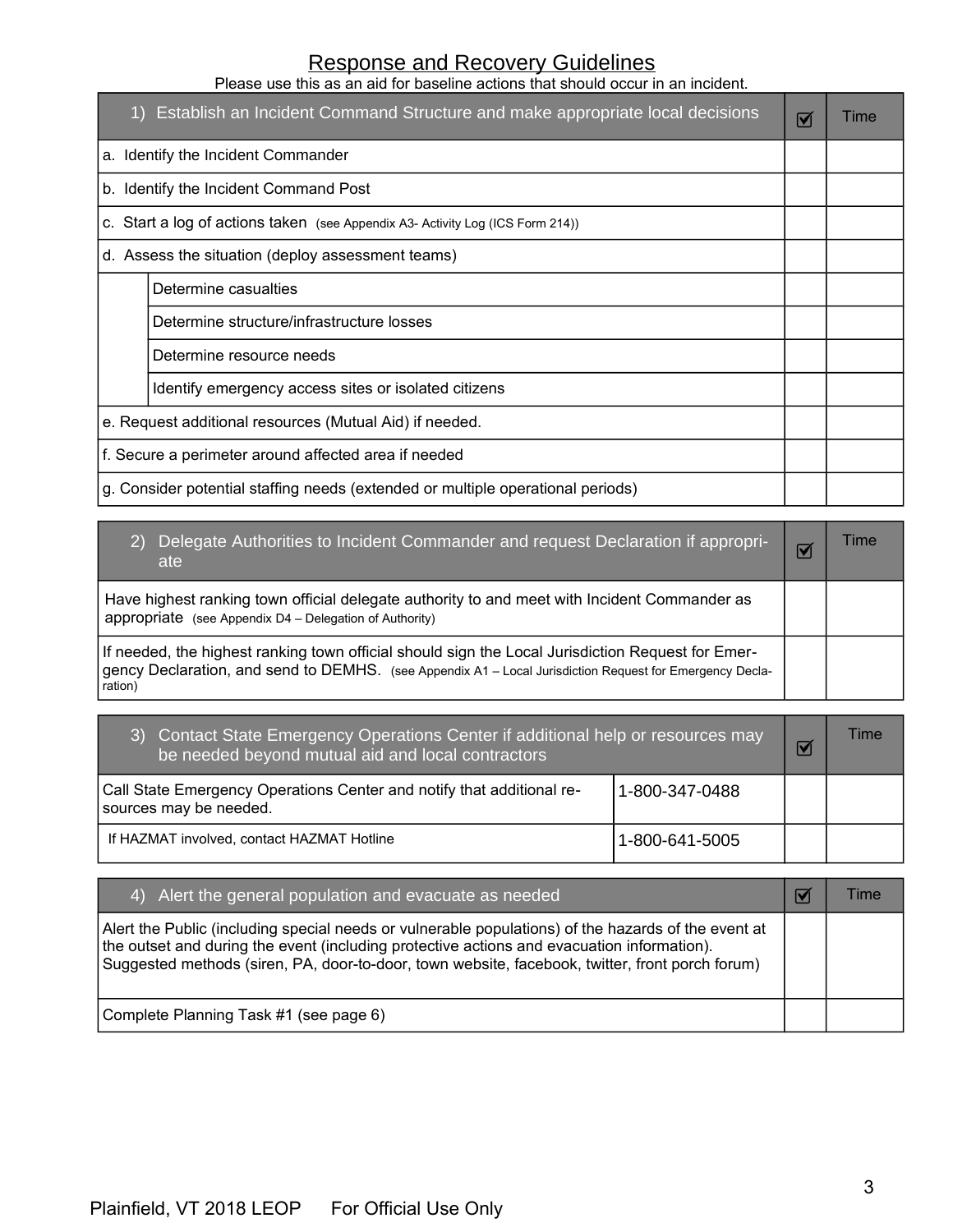| Activate the Emergency Operations Center to support the Incident Commander<br>$\vert 5 \rangle$<br>as needed (See Planning Task #3 on page 8) |                                                                        |                     |  | Time |
|-----------------------------------------------------------------------------------------------------------------------------------------------|------------------------------------------------------------------------|---------------------|--|------|
| <b>Facility Name</b>                                                                                                                          | <b>Address</b>                                                         | <b>Phone Number</b> |  |      |
| Town Hall/Opera House                                                                                                                         | 18 High St., Plainfield, VT 05667                                      | $(802)$ 454-1286    |  |      |
|                                                                                                                                               | Maintain communications with the SEOC (DisasterLAN, Phone, Fax, Email) |                     |  |      |

| 6) Contact the Shelter Coordinator and American Red Cross (800-660-9130) to<br>arrange a shelter opening if needed (See Planning Task #6 on page 11) |                                                               |                                            |                       |  | Time               |
|------------------------------------------------------------------------------------------------------------------------------------------------------|---------------------------------------------------------------|--------------------------------------------|-----------------------|--|--------------------|
|                                                                                                                                                      | Notify the American Red Cross that shelters are needed        |                                            |                       |  |                    |
| <b>Contact Shelter Manager</b>                                                                                                                       |                                                               |                                            |                       |  |                    |
| <b>Shelter Name</b>                                                                                                                                  | Physical Address/Location of the Shelter                      | Shelter Phone # and<br><b>Manager Name</b> | $#$ of occu-<br>pants |  |                    |
| Goddard Haybarn                                                                                                                                      | Goddard College Haybarn<br>Pitkin Drive, Plainfield, VT 05667 | <b>Tim Phillips</b><br>802-454-1990        | 45                    |  | Opened:<br>Closed: |
|                                                                                                                                                      |                                                               |                                            |                       |  | Opened:<br>Closed: |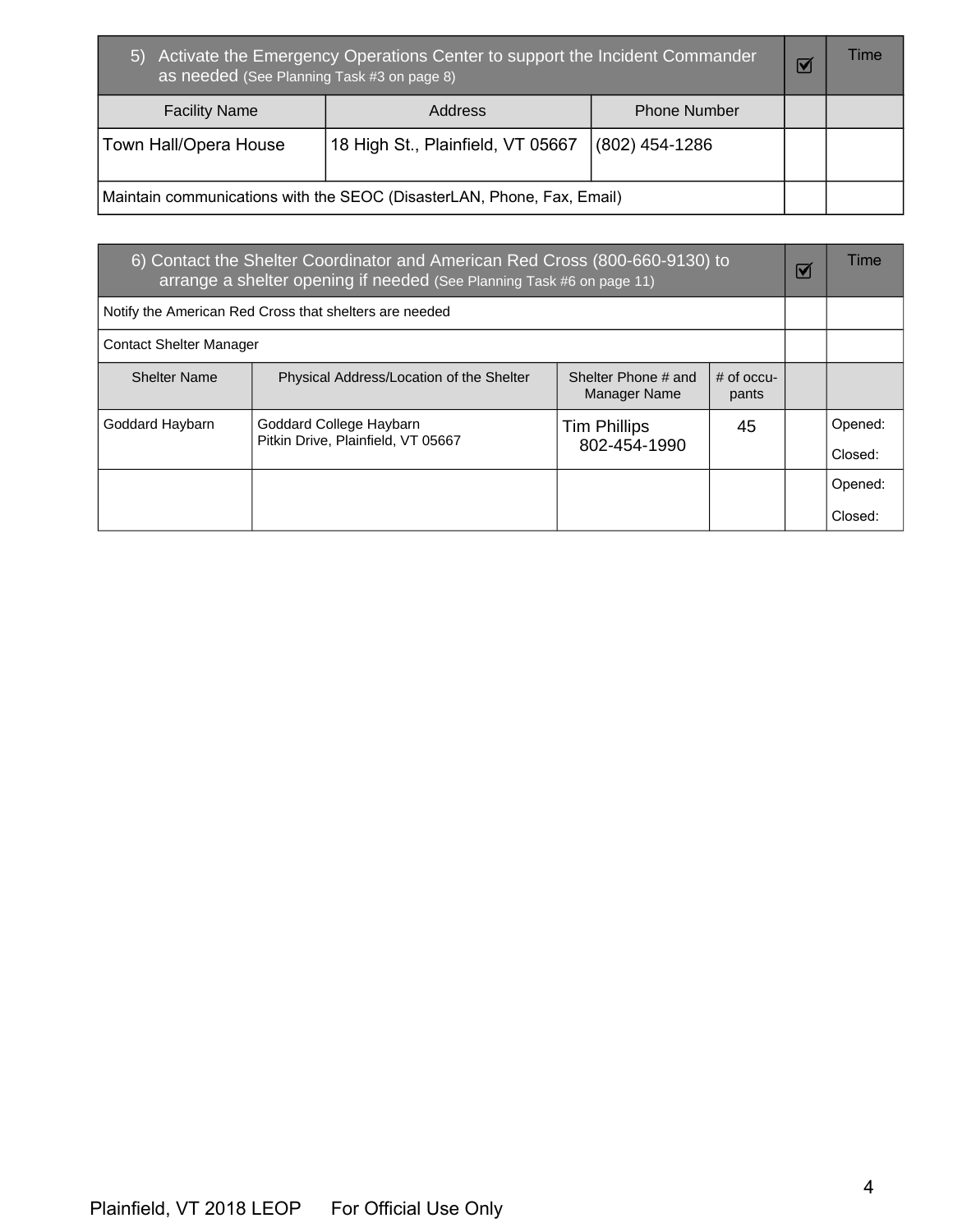7) Expand the ICS Structure as needed (see Appendix A3 – Incident Briefing (ICS Form 201))

| 8) Determine if additional operational shift staffing is needed                                                              | $\blacktriangledown$ | Time |
|------------------------------------------------------------------------------------------------------------------------------|----------------------|------|
| Determine the operational period (8hrs, 12hrs, etc)                                                                          |                      |      |
| Identify staffing for future operational periods (see Appendix A3–Organizational Assignment List (ICS<br>Form 203))          |                      |      |
| Develop plans for the next operational period (see Appendix A3- Incident Action Plan (ICS Forms 202,<br>203, 204, 205, 206)) |                      |      |
| What is the Operational Period?<br>hrs to<br>hrs                                                                             |                      |      |
| What is the briefing time?<br>hrs                                                                                            |                      |      |
| As the incident winds down, release excess resources as per demobilization plans                                             |                      |      |

| Assess damages.                                                                                                                                                   | Time |
|-------------------------------------------------------------------------------------------------------------------------------------------------------------------|------|
| Complete Planning Tasks 1 & 2 (see page 6 & 7)                                                                                                                    |      |
| Be prepared to answer questions about public and private damages. (see Appendix A2 -<br>Local Situation Report and Appendix A4 – Individual Assistance Worksheet) |      |

| 10) Conduct and document 'Emergency Repairs'                                                                                                                                                                                                                                                                                                   | $\blacktriangledown$ | Time |
|------------------------------------------------------------------------------------------------------------------------------------------------------------------------------------------------------------------------------------------------------------------------------------------------------------------------------------------------|----------------------|------|
| Make roads passable and restore emergency access. Undertake Emergency Protec-<br>tive Measures (eg. removing debris threatening inhabited structures, culverts, and<br> bridges). Emergency Protective Measures (temporary and permanent) must be con-<br>sistent with the provisions of the Vermont Stream Alterations Rule (see Appendix C2) |                      |      |

11) Refer to your local codes and standards, including the most current Town Road and Bridge Standards as provided by the Agency of Transportation, Vermont Stream Alterations Rule (See Appendix C2), and local hazard mitigation plan before undertaking permanent repairs

Document (photographs, maps, invoices, material quantities) all repairs for future mitigation actions. (ex: roadside/ditch erosion, repair with larger culvert, replace with better materials, etc)

| Area Damaged | pair | Cost of re-   Mitigation Solution (see local Hazard Mitigation Plan) |
|--------------|------|----------------------------------------------------------------------|
|              |      |                                                                      |
|              |      |                                                                      |
|              |      |                                                                      |
|              |      |                                                                      |
|              |      |                                                                      |
|              |      |                                                                      |
|              |      |                                                                      |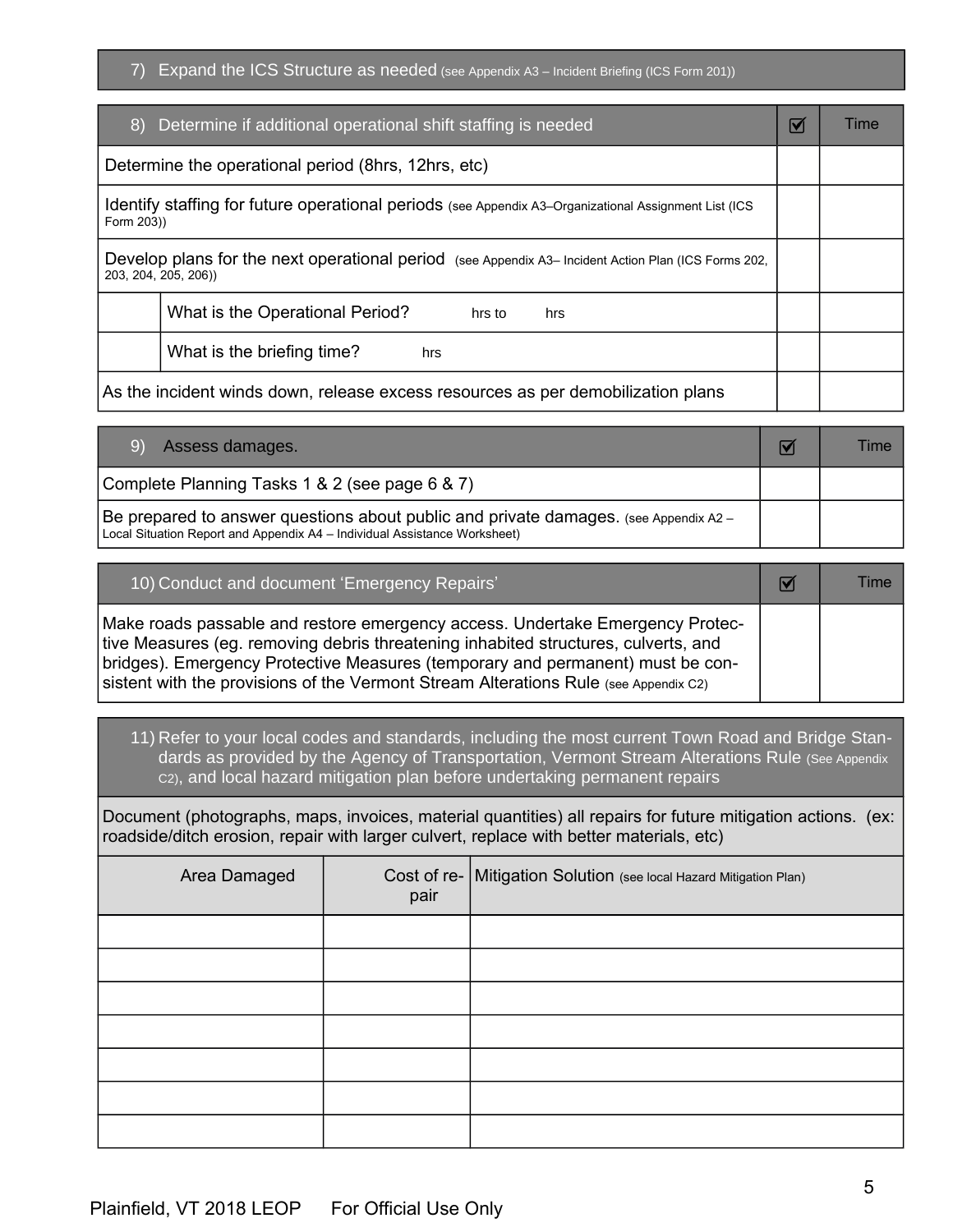- 12) If damages result in a Federal Declaration, request 406 mitigation when completing a Project Worksheet.
- 13) Conduct an after-action review and develop an improvement plan.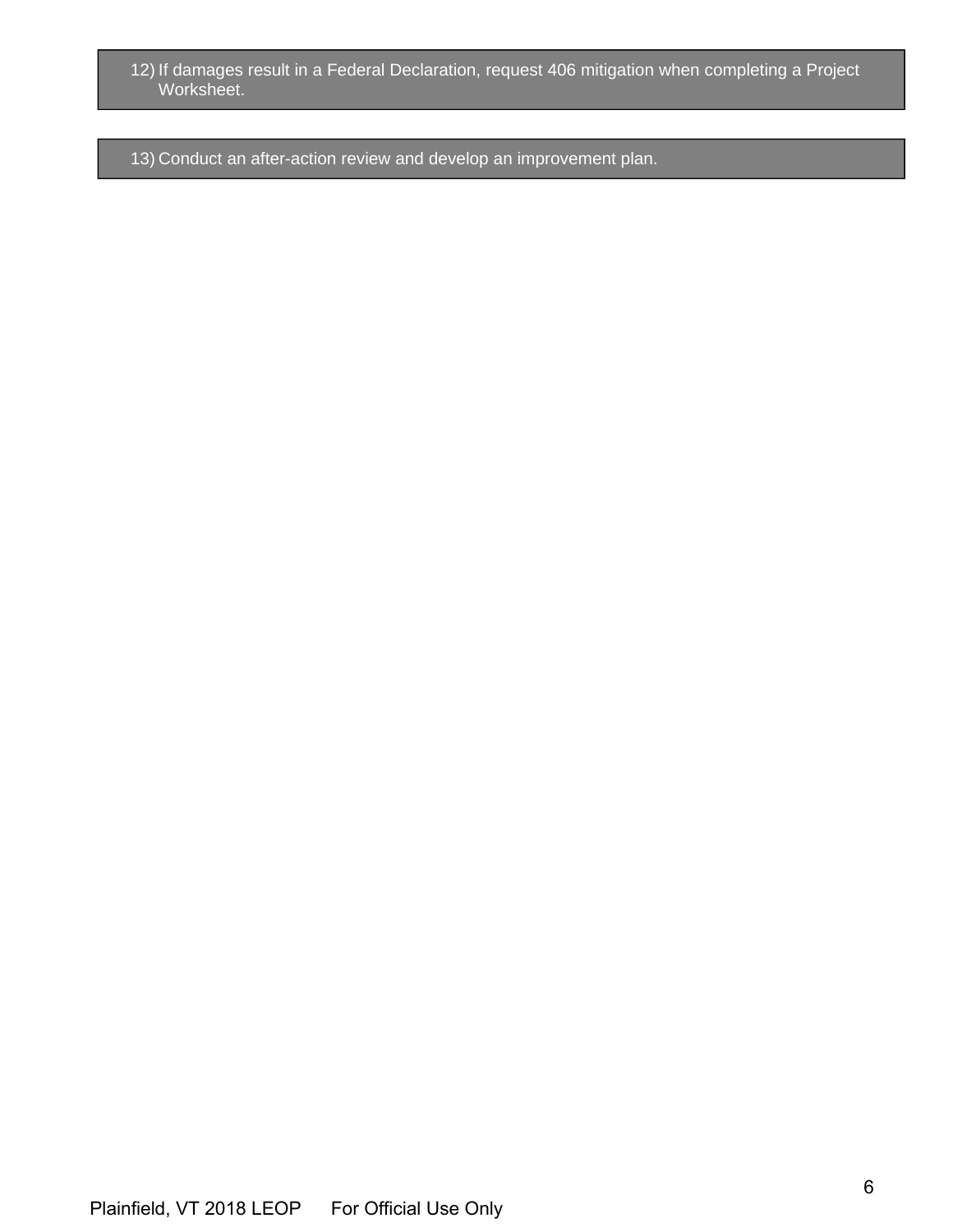## **PLANNING TASKS**

*Please complete the white portion of these planning tasks prior to an incident occurring. During the incident, please complete the shaded portions.*

| Planning Task #1<br>High Risk Populations List (for special attention/possible evacuation during an incident) |                                                             |                                        |                                                           |                                              |      |
|---------------------------------------------------------------------------------------------------------------|-------------------------------------------------------------|----------------------------------------|-----------------------------------------------------------|----------------------------------------------|------|
|                                                                                                               | Complete this information before an incident                |                                        |                                                           | Complete this information during an incident |      |
| <b>High Risk Population Type</b><br>(school, child care, nursing<br>home, mobile home park)                   | <b>High Risk Population Location</b><br>(physical location) | Point of Contact                       | POC Phone<br>Number                                       | <b>Evacuated To</b><br>(physical location)   | Time |
| Twinfield Union School (Stu-<br>dents and Staff)                                                              | 106 Nasmith Brook Rd                                        | Mark Mooney                            | 802-426-3213                                              |                                              |      |
| Maple Hill School                                                                                             | 1350 East Hill Rd                                           | Loreta Adkins<br>Joe Astick            | 454-7747 &<br>249-4912<br>279-4918                        |                                              |      |
| <b>Maple Hill Community Farm</b><br>and School                                                                | 1329 John Fowler Rd,<br>Marshfield                          | <b>Joe Astick</b>                      | 279-4918                                                  |                                              |      |
| <b>Plainfield Housing Associates</b><br>(Senior Housing)                                                      | 123 School St                                               | Tim Lanctot,<br>maintenance<br>manager | 802-454-1336<br>802-249-7958 C<br>802-250-2519<br>(pager) |                                              |      |
|                                                                                                               |                                                             | Nikki Ariste<br>On-call paging         | 802-828-4660<br>866-348-1084                              |                                              |      |
| Spruce Mountain Inn (Residen-<br>tial & Transitional Living Pro-<br>gram)                                     | 155 Towne Ave                                               | <b>Candace Beardsly</b>                | 802-454-8353                                              |                                              |      |
| Sally Brickey (Child Care -<br>Registered Home)                                                               | 231 Bunker Hill Circle                                      | <b>Sally Brickey</b>                   | 802-454-1403                                              |                                              |      |
| Dawna MacLaren (Child Care-<br>Registered Home)                                                               | 785 Upper Rd                                                | Dawn MacLaren                          | 802-595-3661                                              |                                              |      |
| Anderson, Chelsie (Child Care<br>- Registered Home)                                                           | 2930 VT Rte 14 N                                            | Chelsie Anderson                       | 802-454-7382                                              |                                              |      |
| Roberts, Brandi (Child Care -<br>Registered Home)                                                             | 1267 Hollister Hill Rd                                      | <b>Brandi Roberts</b>                  | 802-454-1568                                              |                                              |      |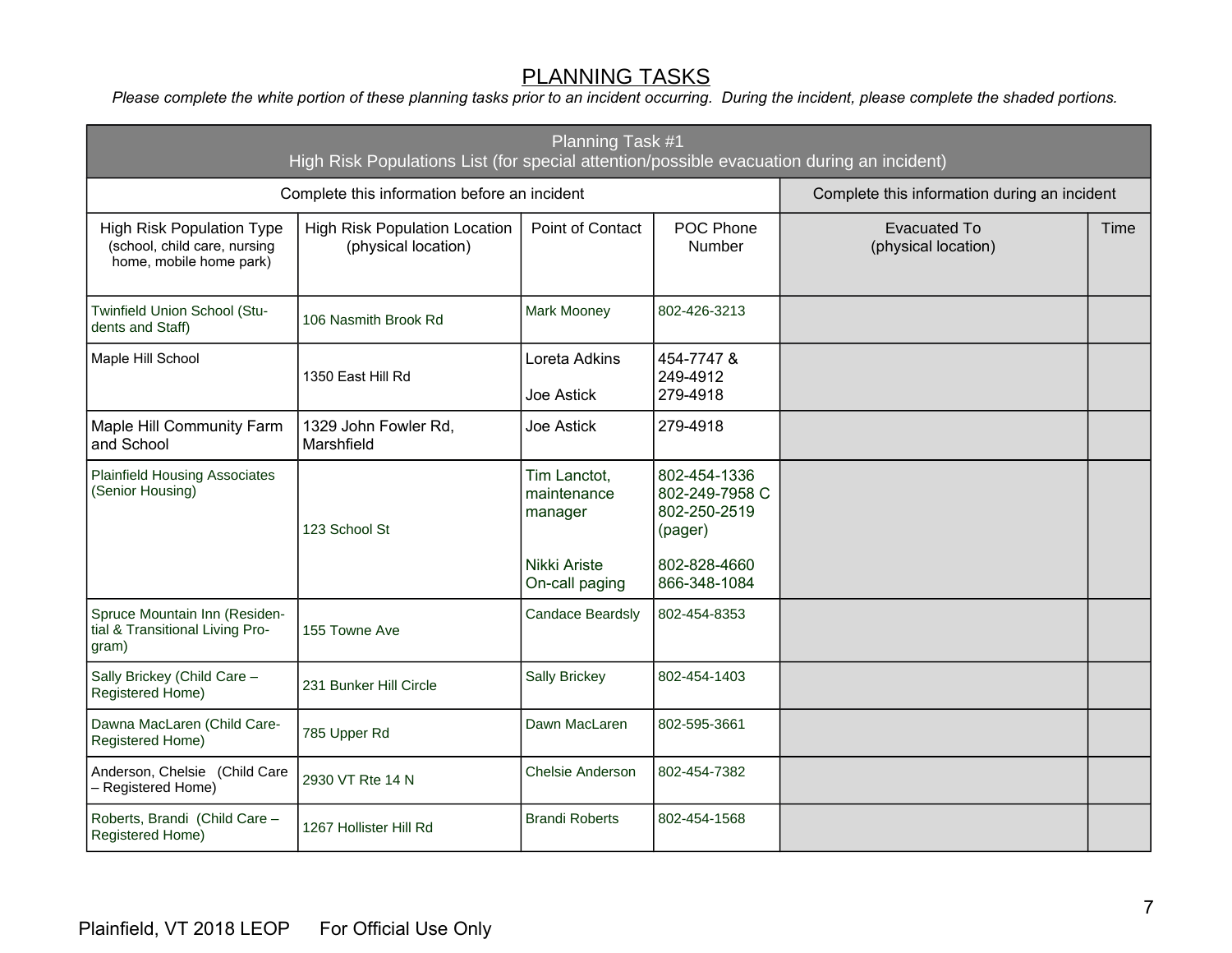| Planning Task #2<br>Major High Hazard and/or Vulnerable Sites List (locations to check for damage) |                                                                                 |                                              |               |      |  |  |  |  |
|----------------------------------------------------------------------------------------------------|---------------------------------------------------------------------------------|----------------------------------------------|---------------|------|--|--|--|--|
|                                                                                                    | Complete this information before an incident                                    | Complete this information during an incident |               |      |  |  |  |  |
| Site Type: (ex: dam, cul-<br>vert, bridges, railway<br>crossing, low-lying area,<br>tier II site)  | Site Location<br>(physical location)                                            | Checked by                                   | <b>Status</b> | Time |  |  |  |  |
| Flooding - Great Brook                                                                             | Brook Road - Entire Length                                                      |                                              |               |      |  |  |  |  |
| Bridge & road washout -<br><b>Great Brook</b>                                                      | Bridge #1 - Mill St                                                             |                                              |               |      |  |  |  |  |
| Bridge & Road washout -<br><b>Great Brook</b>                                                      | Bridge #2 - Brook Rd                                                            |                                              |               |      |  |  |  |  |
| Flooding - Winooski River                                                                          | Main Street Bridge, Main Street                                                 |                                              |               |      |  |  |  |  |
| HazMat Spill - Route 2                                                                             | Route 2 (High Street) in village                                                |                                              |               |      |  |  |  |  |
| Flooding - Wastewater treat-<br>ment plant                                                         | 26 Recreation Field Road                                                        |                                              |               |      |  |  |  |  |
| Flooding - Water pumping<br>station                                                                | 1 Maple Hill Road (at rear NE corner of<br>Park & Ride lot behind solar panels) |                                              |               |      |  |  |  |  |
| Power outage - Water reser-<br>voir                                                                | 637 Maple Hill Road, Marshfield<br>(Parcel # MA 021 Map # 11-02-55)             |                                              |               |      |  |  |  |  |
| Tier II Hazardous Materials<br>storage                                                             | Tier II list attached                                                           |                                              |               |      |  |  |  |  |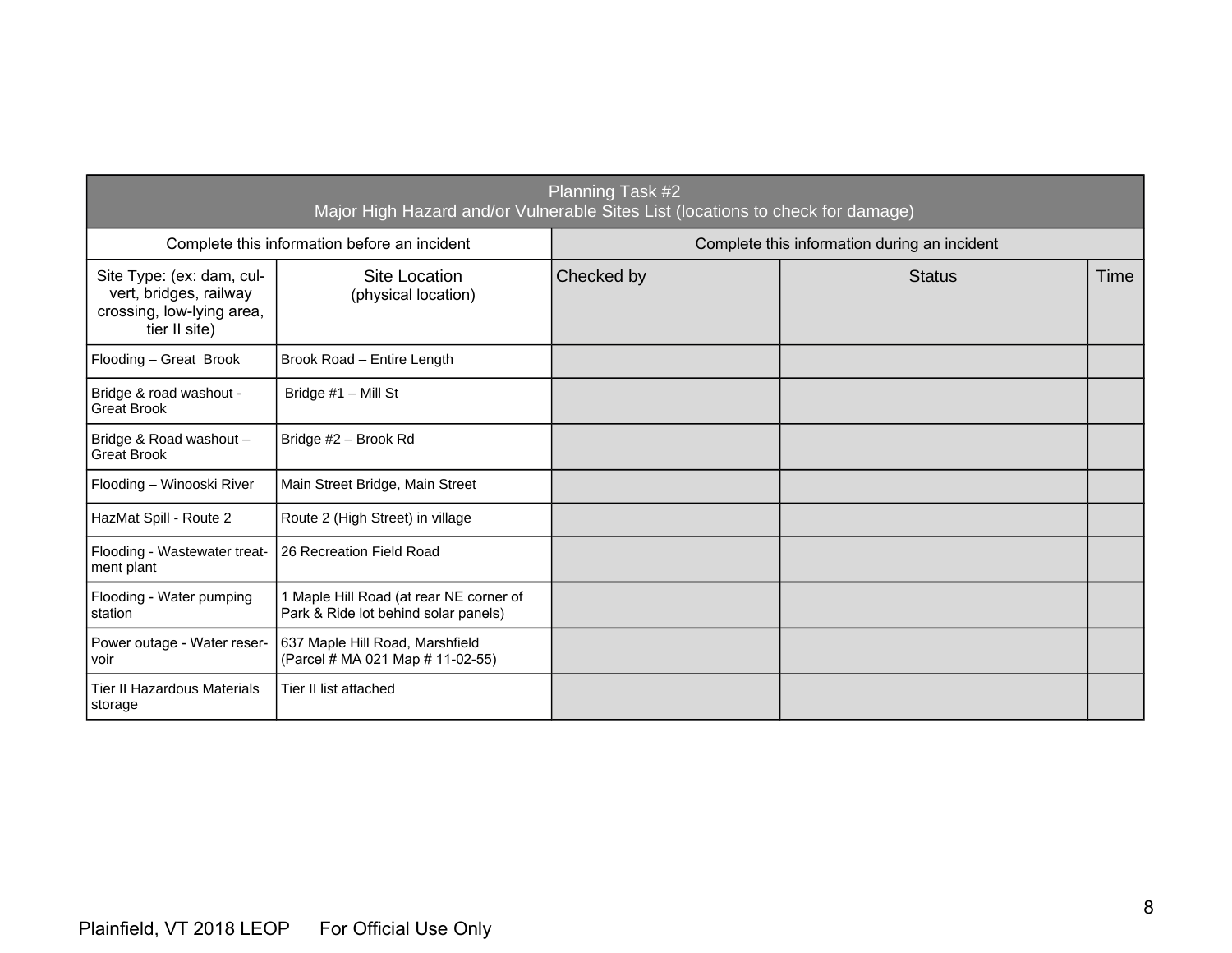| Planning Task #3<br><b>Pre-designated Local Emergency Operations Centers</b>           |                                                |                                                  |                                                                                      |  |  |  |  |  |  |  |
|----------------------------------------------------------------------------------------|------------------------------------------------|--------------------------------------------------|--------------------------------------------------------------------------------------|--|--|--|--|--|--|--|
| <b>Facility Name</b>                                                                   | <b>Facility Address</b><br>(physical location) | <b>Facility Point of Contact</b>                 | <b>Facility Phone</b><br>Number                                                      |  |  |  |  |  |  |  |
| Primary: Plainfield Fire Dept.                                                         | 169 Main St. Plainfield VT 05667               | Patrick Martin, Chief                            | 802-454-8479                                                                         |  |  |  |  |  |  |  |
| Secondary: Plainfield Town Hall/<br>Opera House, LEOC in emergen-<br>cyGoddard College | 18 High St. Plainfield VT 05667                | Sasha Thayer, Interim EMD<br>Michael Billingsley | 454-1286<br>454-1131.<br>(802) 249-4477<br>(c)<br>454-1203,<br>(802) 380-6408<br>(c) |  |  |  |  |  |  |  |
| Tertiary: Goddard College                                                              | 123 Pitkin Rd. Plainfield VT 05667             | Scott Blanchard, Facilities Man-<br>ager         | 802-839-0597 (c)<br>802-322-1640                                                     |  |  |  |  |  |  |  |

| Planning Task #4<br>Functional Area/ Local Support Function                                                                                                                                                                                                                                                                                                                                                                                                                                              |                                                                                                          |  |  |  |  |  |  |
|----------------------------------------------------------------------------------------------------------------------------------------------------------------------------------------------------------------------------------------------------------------------------------------------------------------------------------------------------------------------------------------------------------------------------------------------------------------------------------------------------------|----------------------------------------------------------------------------------------------------------|--|--|--|--|--|--|
| Please identify agencies responsible for maintaining resource lists, found in Appendix B5.                                                                                                                                                                                                                                                                                                                                                                                                               |                                                                                                          |  |  |  |  |  |  |
| <b>Local Support Function</b>                                                                                                                                                                                                                                                                                                                                                                                                                                                                            | <b>Agency Responsible</b><br>for maintaining re-<br>source list:<br>(see Appendix B5- Resource<br>Lists) |  |  |  |  |  |  |
| 1. Transportation - Assets in support of the movement of emergency resources,<br>including the evacuation of people and distribution of food and supplies.                                                                                                                                                                                                                                                                                                                                               | Fire Department (FD)                                                                                     |  |  |  |  |  |  |
| 2. Communications - Includes emergency warning, information and guidance to<br>the public and responders. Includes resources and back-up resources for all<br>means of communication.                                                                                                                                                                                                                                                                                                                    | FD                                                                                                       |  |  |  |  |  |  |
| 3. Public Works & Engineering - Resources in support of debris clearance, road,<br>highway, bridge repairs and restoration of essential public works systems and<br>services and the safety inspection of damaged public buildings.                                                                                                                                                                                                                                                                      | Road Commissioner (RC)                                                                                   |  |  |  |  |  |  |
| 4. Firefighting - Resources in support of structural and wildfire firefighting.                                                                                                                                                                                                                                                                                                                                                                                                                          | <b>FD</b>                                                                                                |  |  |  |  |  |  |
| 5. Emergency Management, Recovery & Mitigation - Resources in support of<br>the local Incident Commander through a Local Emergency Operations Center.<br>Includes personnel resources available to provide overall coordination of the<br>town's emergency operations. Resources may serve as a remote ICS planning<br>section to collect, analyze and disseminate critical information on emergency op-<br>erations for decision making purposes. May provide liaison with state/federal<br>government. | <b>Emergency Management</b><br>Director (EMD)                                                            |  |  |  |  |  |  |
| 6. Mass Care, Food & Water - Resources available to coordinate sheltering,<br>feeding and first aid for disaster victims.                                                                                                                                                                                                                                                                                                                                                                                | Shelter Director/EMD                                                                                     |  |  |  |  |  |  |
| 7. Resource Support - Assets available for coordination and documentation of<br>personnel, equipment, supplies, facilities and services used during disaster re-                                                                                                                                                                                                                                                                                                                                         | <b>EMD</b>                                                                                               |  |  |  |  |  |  |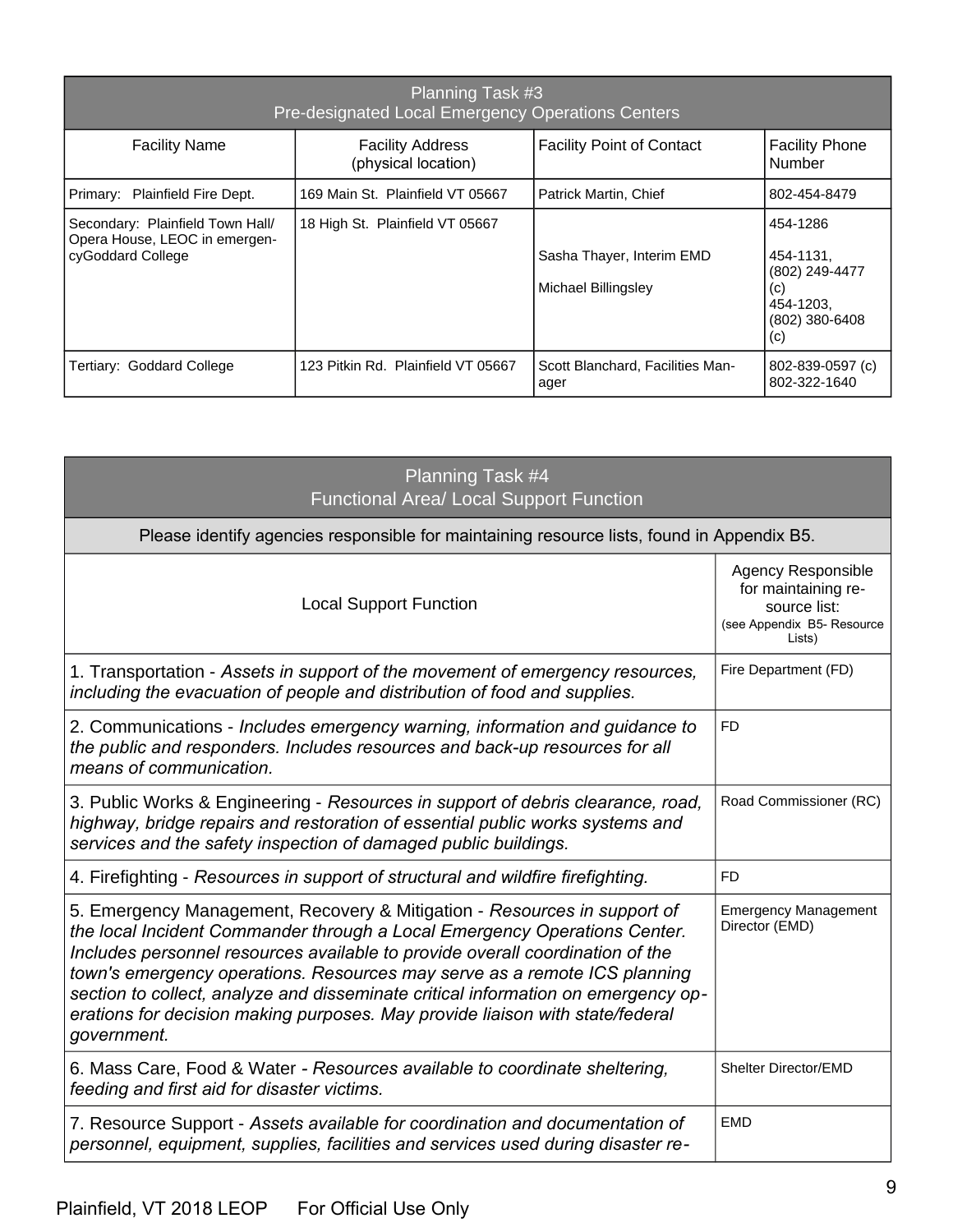| sponse and initial relief operations.                                                                                                                                                                                                                                                                                                                                                                                        |                                                                                  |
|------------------------------------------------------------------------------------------------------------------------------------------------------------------------------------------------------------------------------------------------------------------------------------------------------------------------------------------------------------------------------------------------------------------------------|----------------------------------------------------------------------------------|
| 8. Health & Medical Services - Resources for care and treatment for the ill and<br>injured. Includes lists of trained health and medical personnel and other emer-<br>gency medical supplies, materials and facilities. Assets include public health and<br>environmental sanitation services, disease and vector control guidelines and re-<br>sources for the collection, identification, and protection of human remains. | FD - Rescue (R)<br><b>Town Health Officer</b><br>(THO)<br>The Health Center      |
| 9. Search & Rescue - Resources locally available to locate, identify and remove<br>persons from a stricken area, including those lost or trapped in buildings and<br>other structures. Also includes resources to coordinate S&R for those lost in<br>non-inhabited areas.                                                                                                                                                   | $FD - R$                                                                         |
| 10. Hazardous Materials - Resources available for response, inspection, con-<br>tainment and cleanup of hazardous materials.                                                                                                                                                                                                                                                                                                 | FD                                                                               |
| 11. Agriculture & Natural Resources - Assets available for use in coordinated<br>response in the management and containment of communicable diseases in an<br>animal health or plant emergency                                                                                                                                                                                                                               | <b>Town Health Officer</b><br>The Health Center<br><b>Animal Control Officer</b> |
| 12. Energy - Assets available for the emergency repair and restoration of critical<br>public energy utilities. Includes locally available back-up power resources. Coor-<br>dinates the rationing and distribution of emergency power and fuel.                                                                                                                                                                              | <b>Town Energy Coordinator</b><br>(TEC) Bob Atchinson 479-<br>1102               |
| 13. Law Enforcement - Assets used for the protection of life and property by en-<br>forcing laws, orders and regulations. Resources available for area security, traf-<br>fic and access control.                                                                                                                                                                                                                            | Town Constable (TC)<br>Kathleen Hayes 802-522-<br>4108                           |
| 14. Public Information - Pre-identified personnel and resources used for effective<br>collection, control and dissemination of public information to inform the general<br>public of emergency conditions and available assistance.                                                                                                                                                                                          | <b>EMD</b>                                                                       |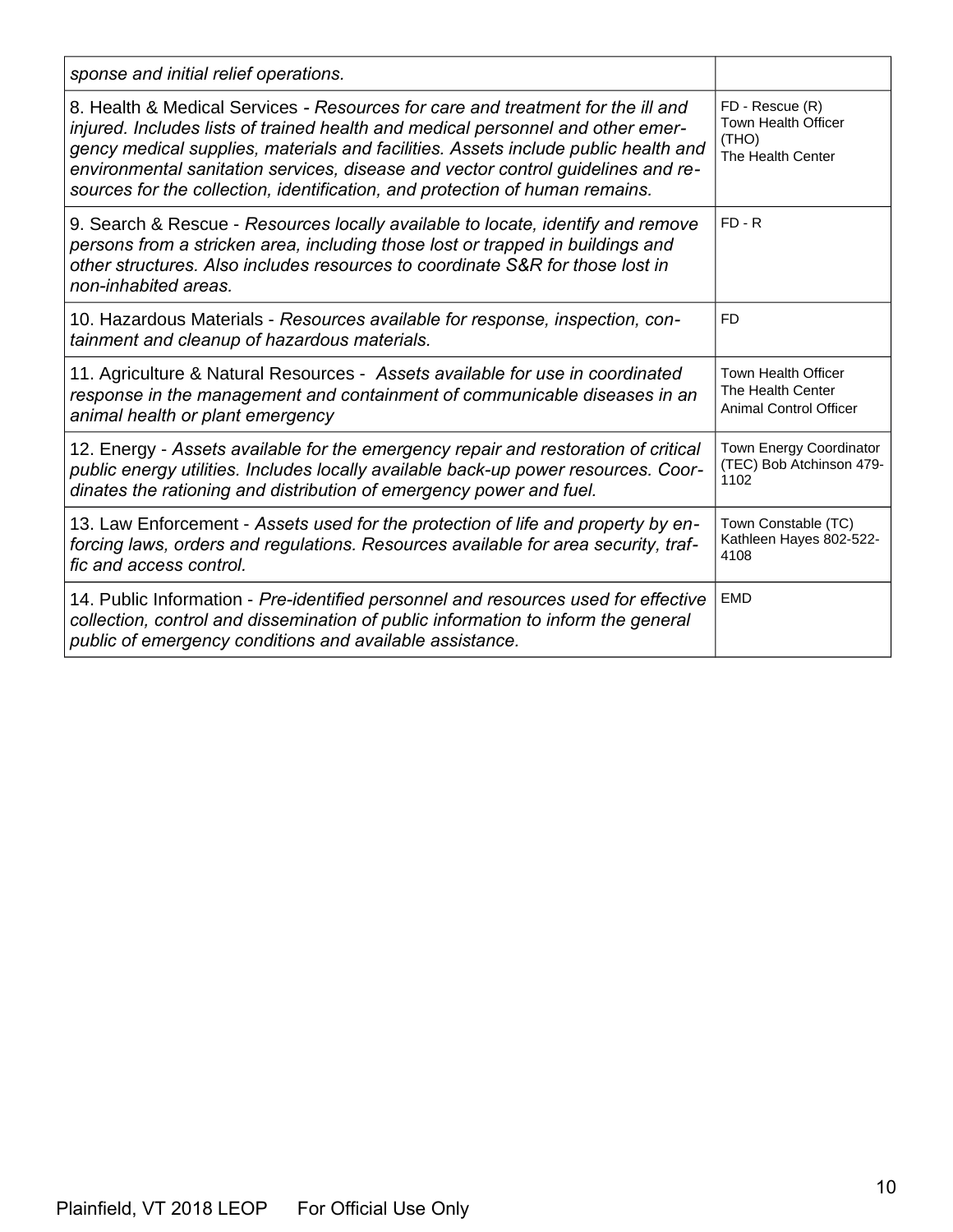| Planning Task #5<br>Disaster Lead Agency/Coordinator                  |         |       |      |                           |           |              |                    |                        |                        |                           |                  |              |                        |                        |                        |
|-----------------------------------------------------------------------|---------|-------|------|---------------------------|-----------|--------------|--------------------|------------------------|------------------------|---------------------------|------------------|--------------|------------------------|------------------------|------------------------|
| Who or what agency will likely be the lead for each type of disaster? |         |       |      |                           |           |              |                    |                        |                        |                           |                  |              |                        |                        |                        |
| Agenc<br>y                                                            | Drought | Flood | Fire | Winter Storm              | Ice Storm | Power Outage | Infectious Disease | Animal/Plant Emergency | Mass Casualty Incident | Spill Hazardous Materials | Public Gathering | Civil Unrest | Other (Please Specify) | Other (Please Specify) | Other (Please Specify) |
| Road Crew /<br><b>Public</b><br><b>Works</b>                          |         |       |      | $\boldsymbol{\mathsf{x}}$ | x         |              |                    |                        |                        |                           |                  |              |                        |                        |                        |
| Fire Depart-<br>ment                                                  |         | X     | x    |                           |           |              |                    |                        | x                      | X                         |                  |              |                        |                        |                        |
| Town Se-<br>lectboard                                                 | X       |       |      |                           |           | X            |                    |                        |                        |                           | X                |              |                        |                        |                        |
| Law En-<br>forcement                                                  |         |       |      |                           |           |              |                    |                        |                        |                           |                  | X            |                        |                        |                        |
| $1st$ Re-<br>sponse /<br>Rescue                                       |         |       |      | X                         |           |              |                    |                        |                        |                           |                  |              |                        |                        |                        |
| <b>Shelter Co-</b><br>ordinator                                       |         |       |      |                           |           |              |                    |                        |                        |                           |                  |              |                        |                        |                        |
| <b>Animal Con-</b><br>trol Officer                                    |         |       |      |                           |           |              |                    | $\pmb{\times}$         |                        |                           |                  |              |                        |                        |                        |
| <b>Town Health</b><br>Officer                                         |         |       |      |                           |           |              | x                  |                        |                        |                           |                  |              |                        |                        |                        |
| <b>Town Clerk</b>                                                     |         |       |      |                           |           |              |                    |                        |                        |                           |                  |              |                        |                        |                        |
| Town Trea-<br>surer                                                   |         |       |      |                           |           |              |                    |                        |                        |                           |                  |              |                        |                        |                        |

| Planning Task $# 6$<br><b>Shelters</b>                                                |                                                                                            |                                                                      |  |  |  |  |  |  |
|---------------------------------------------------------------------------------------|--------------------------------------------------------------------------------------------|----------------------------------------------------------------------|--|--|--|--|--|--|
| Shelter 1                                                                             |                                                                                            |                                                                      |  |  |  |  |  |  |
| Shelter Name:<br>Goddard Col-<br>lege                                                 | Physical Address/Location of the Shelter:<br>Haybarn Theater, 123 Pitkin Rd, Plainfield VT | <b>Shelter Capacity:</b><br>Evacuation = $135$<br>Post Impact = $67$ |  |  |  |  |  |  |
| Shelter Man-<br>agers:<br><b>Tim Phillips</b><br>Catherine<br>Cerulli<br>Marie Maclay | 802-454-1990<br>802-426-3065<br>802-454-7853                                               | Other Contact:                                                       |  |  |  |  |  |  |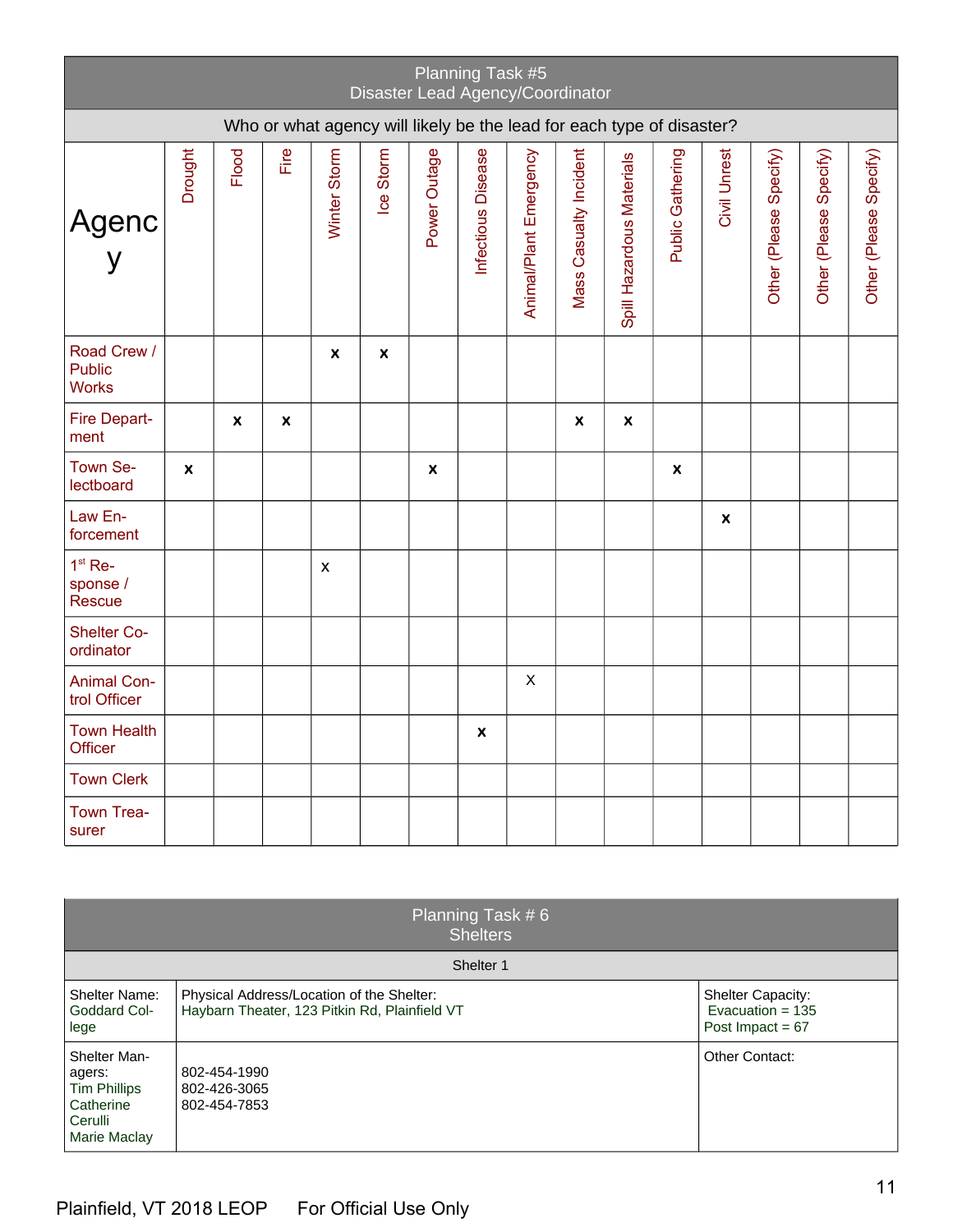| Warming Shel-<br>∣ ter             | X Overnight Shelter                        | Red Cross Agreement - YES |
|------------------------------------|--------------------------------------------|---------------------------|
| X Has a<br>Backup Gener-<br>l ator | X Has wiring in-place for generator hookup | Pets accepted - NO        |

American Red Cross – Vermont & the New Hampshire Upper Valley Region: 1-802-660-9130

|                                                         |     |               |     |     |       | Planning Task #7 - NIMS Typed Resources                |   |               |                |     |       |
|---------------------------------------------------------|-----|---------------|-----|-----|-------|--------------------------------------------------------|---|---------------|----------------|-----|-------|
| <b>Type</b>                                             | ш   | $\mathbf{II}$ | III | IV  | Other | Type                                                   | T | $\mathbf{II}$ | III            | IV  | Other |
| <b>Critical Incident Stress</b><br>Management Team      |     |               |     | N/A |       | Hydraulic Excavator, Large<br><b>Mass Excavation</b>   |   |               |                | N/A |       |
| <b>Mobile Communications</b><br>Center                  |     |               |     |     |       | Hydraulic Excavator, Medium<br><b>Mass Excavation</b>  |   |               |                |     |       |
| <b>Mobile Communications</b><br>Unit                    |     |               | N/A | N/A |       | Hydraulic Excavator, Compact                           |   |               |                |     |       |
| <b>All-Terrain Vehicles</b>                             | N/A | N/A           | N/A | N/A |       | Road Sweeper                                           |   |               |                |     |       |
| <b>Marine Vessels</b>                                   | N/A | N/A           | N/A | N/A |       | Snow Blower, Loader Mounted                            |   |               |                |     |       |
| Snowmobile                                              | N/A | N/A           | N/A | N/A |       | <b>Track Dozer</b>                                     |   |               |                |     |       |
| Public Safety Dive Team_                                |     |               |     |     |       | <b>Track Loader</b>                                    |   |               |                |     |       |
| <b>SWAT/Tactical Team</b>                               |     |               |     |     |       | Trailer, Equipment Tag-Trailer                         |   |               |                | N/A |       |
| <b>Firefighting Brush Patrol</b><br>Engine              | N/A | N/A           | N/A |     |       | Trailer, Dump                                          |   | N/A           | N/A            | N/A |       |
| Fire Engine (Pumper)                                    | 1   |               |     |     |       | Trailer, Small Equipment                               |   |               | N/A            | N/A |       |
| <b>Firefighting Crew Transport</b>                      |     |               |     | N/A |       | Truck, On-Road Dump                                    |   | 1             | $\overline{2}$ | 1   |       |
| <b>Aerial Fire Truck</b>                                |     |               | N/A | N/A |       | Truck, Plow                                            |   |               |                |     | 1     |
| Foam Tender                                             |     |               | N/A | N/A |       | Truck, Sewer Flusher                                   |   |               |                |     |       |
| <b>Hand Crew</b>                                        |     |               |     |     |       | Truck, Tractor Trailer                                 |   |               |                | N/A |       |
| <b>HAZMAT Entry Team</b>                                |     |               |     | N/A |       | Water Pumps, De-Watering                               |   |               |                |     |       |
| Engine Strike Team                                      |     |               |     |     |       | Water Pumps, Drinking Water<br>Supply - Auxiliary Pump |   |               |                |     |       |
| Water Tender (Tanker)                                   |     |               | 1   | N/A |       | Water Pumps, Water Distribu-<br>tion                   |   |               |                |     |       |
| Fire Boat                                               |     |               |     | N/A |       | Water Pumps, Wastewater                                |   |               |                |     |       |
| Aerial Lift - Articulating<br><b>Boom</b>               |     |               |     |     |       | <b>Water Truck</b>                                     |   | N/A           | N/A            | N/A |       |
| Aerial Lift - Self Propelled,<br>Scissor, Rough Terrain |     |               |     |     |       | <b>Wheel Dozer</b>                                     |   |               | N/A            | N/A |       |
| Aerial Lift - Telescopic<br><b>Boom</b>                 |     |               |     |     |       | Wheel Loader Backhoe                                   |   | 1             |                |     |       |
| Aerial Lift - Truck Mounted                             |     |               |     |     |       | Wheel Loader, Large                                    |   |               |                |     |       |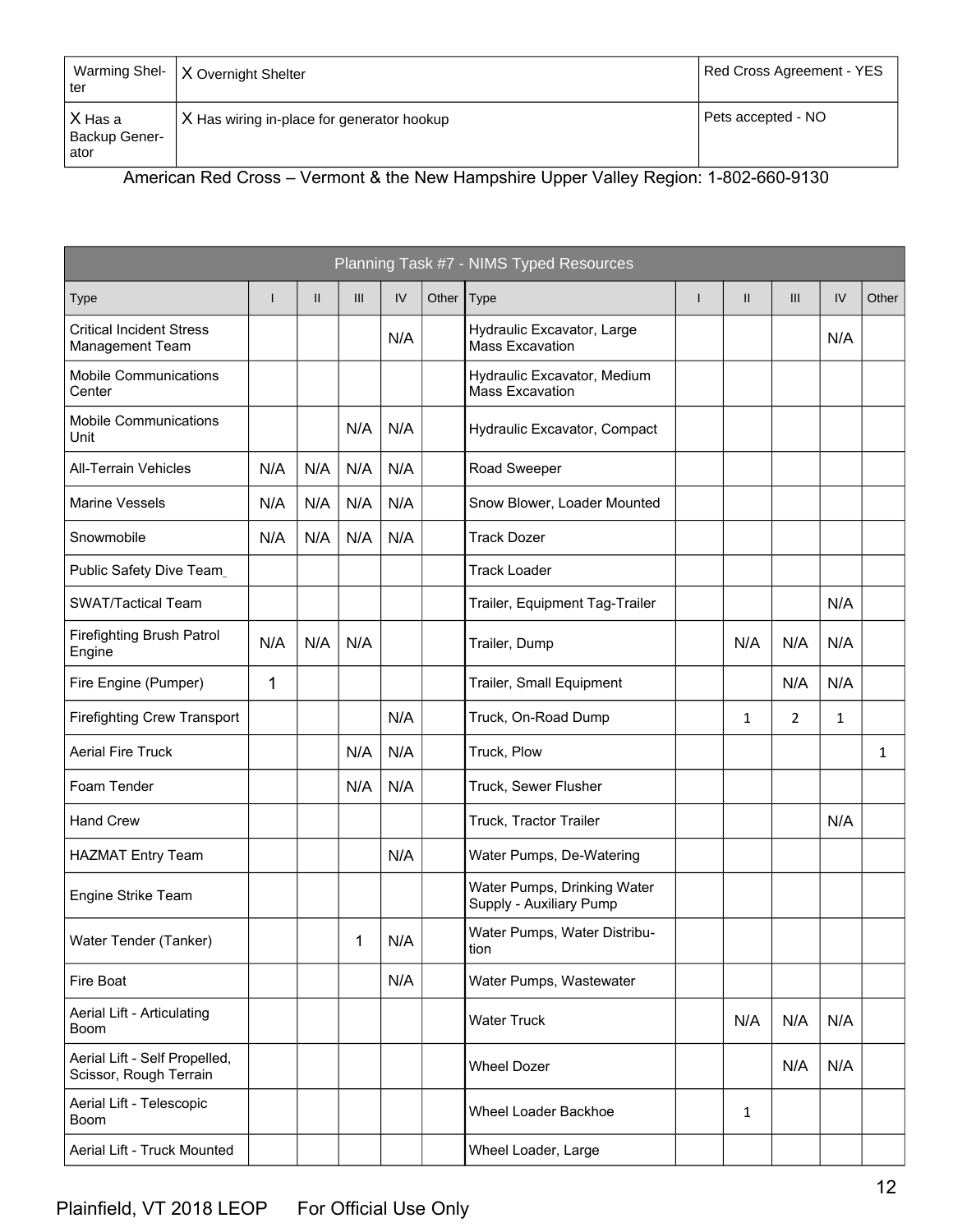| Type                                                              |   | $\mathsf{II}$ | III | IV  | Other Type |                                       | $\mathbf{I}$ | $\mathbf{III}$ | IV  | Other |
|-------------------------------------------------------------------|---|---------------|-----|-----|------------|---------------------------------------|--------------|----------------|-----|-------|
| Air Compressor                                                    |   |               |     |     |            | Wheel Loader, Medium                  | 1            |                |     |       |
| Concrete Cutter/Multi-Pro-<br>cessor for Hydraulic Exca-<br>vator |   |               |     |     |            | Wheel Loader, Small                   |              |                | N/A |       |
| Electronic Boards, Arrow                                          |   |               |     |     |            | Wheel Loader, Skid Steer              |              |                | N/A |       |
| Electronic Boards, Variable<br>Message Signs                      |   |               |     |     |            | Wheel Loader, Telescopic Han-<br>dler |              |                |     |       |
| Floodlights                                                       |   |               |     | N/A |            | Wood Chipper                          | N/A          | N/A            | N/A |       |
| Generator                                                         | 1 |               |     |     |            | Wood Tub Grinder                      |              |                |     |       |
| Grader                                                            | 1 |               |     |     |            |                                       |              |                |     |       |

Information about the NIMS Typed resources can be found at: [https://rtlt.preptoolkit.org/Public](https://rtlt.preptoolkit.org/public)